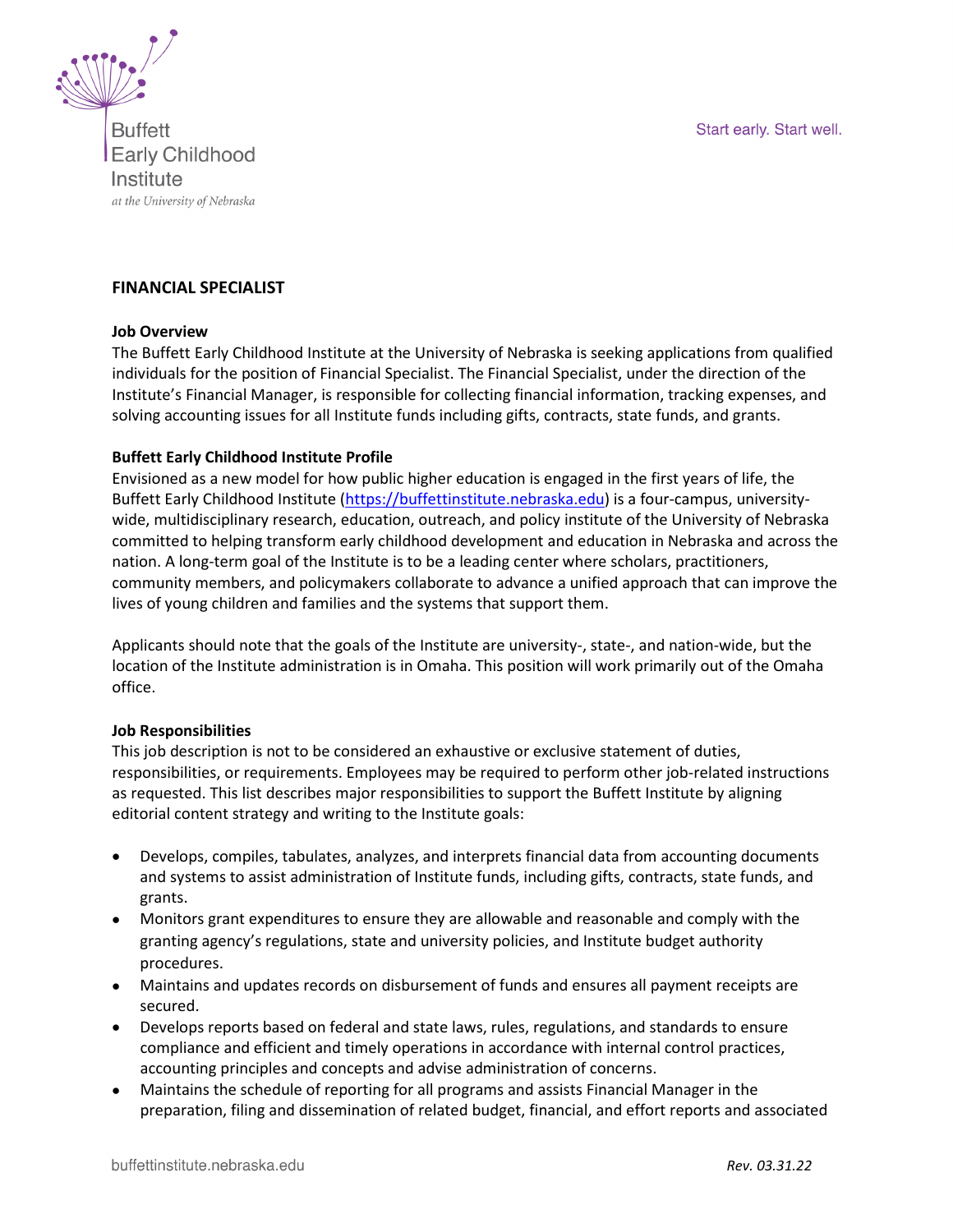documentation.

- Performs special projects when they are requested and involve the financial management of Institute funds.
- All other duties as assigned to ensure a positive public image and improve organization functions.

### **Required Qualifications**

- Bachelor's degree and three (3) years of fund accounting experience
- Computer skills with proficiency in Microsoft Office suite: Word, Excel, Outlook
- Demonstrated attention to detail and excellent communication skills

### **Preferred Qualifications**

- Educational courses in accounting, finance, or business administration
- Fund accounting experience in a university setting
- Demonstrated knowledge of government regulations related to federal programs and financial reports for gifts, contracts, state funds, and grants
- Large integrated financial system experience
- Knowledge of the University of Nebraska's accounting, grant management system and support structure

Ideal candidates will demonstrate excellent independent judgment and analytical skills; strong interpersonal skills; a track record of timely completion of projects and the ability to responsibly manage competing priorities; success in collaboration with distributed resources and/or project teams; and commitment to the ideals of a major public research university.

*An equivalent combination of education and experience from which comparable knowledge is acquired may be considered.* 

# **How to Apply**

Applications are processed online at [https://careers.nebraska.edu.](https://careers.nebraska.edu/) Follow instructions to complete the Application Profile. Along with your application, attach a cover letter, resume, and contact information for three professional references. Direct questions about the position to:

humanresources@nebraska.edu. Direct questions about the online application process to: (402) 472- 3701.

The University of Nebraska is an Affirmative Action/Equal Opportunity Employer and participates in E-Verify. All qualified applicants will receive consideration for employment without regard to race, color, religion, sex, age, national origin, disability, gender identity, sexual orientation or protected veteran status.

# **ADDENDUM FOR FINANCIAL SPECIALIST**

### **Competencies**

• Nature/Complexity of Work

The work can be very complex and depends primarily on the organizational skills and accounting abilities of the individual as well as the types of assignments they are assigned. The quantitative skills such as business accounting, finance, grant management, management information systems,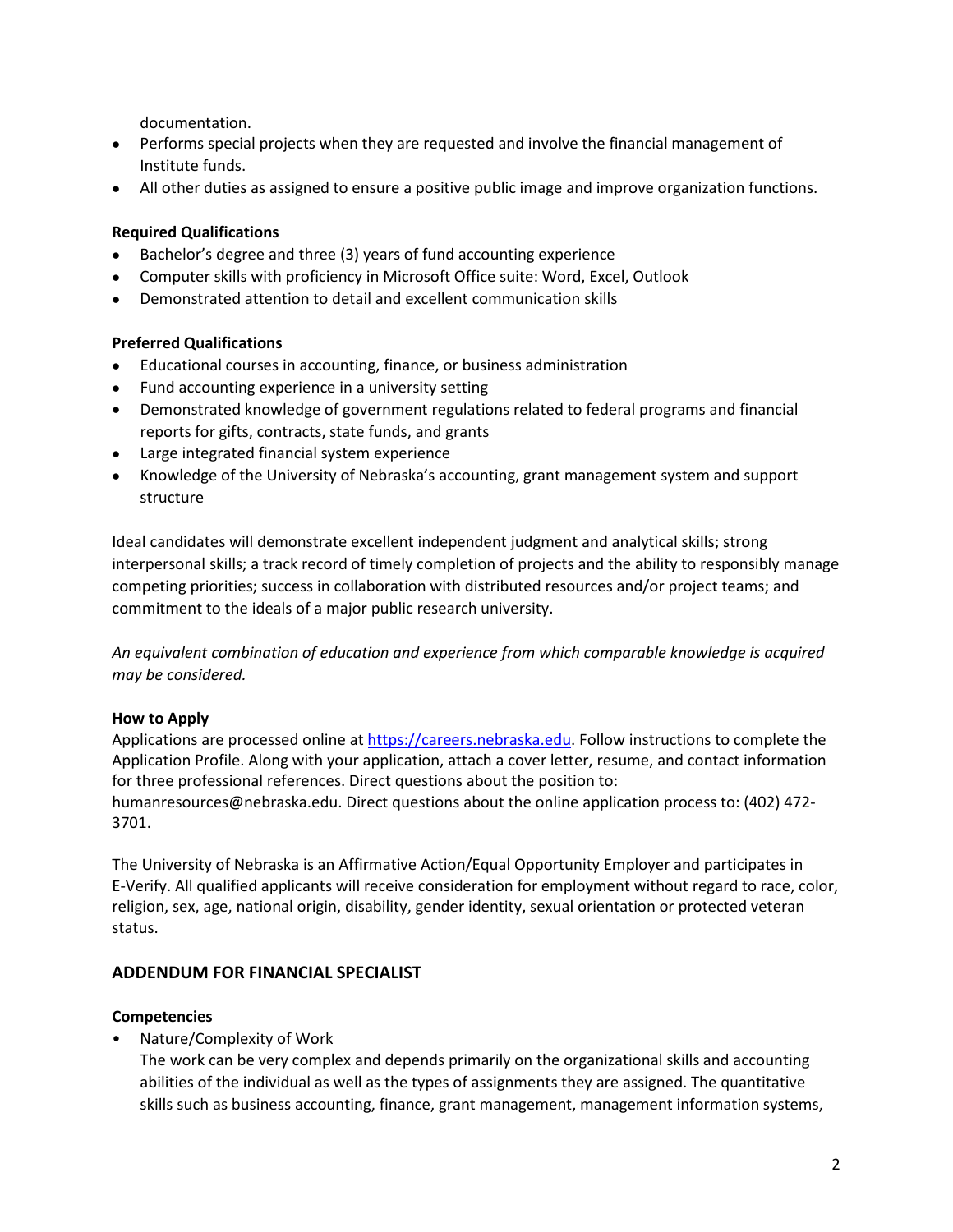mathematics can be difficult, but the systems available to track and report data are helpful. The individual must have an ability to address multiple requests; possess a strong attention to detail, accuracy, professional discretion, and sensitivity to confidential information; have a record of effective teamwork with others; and possess exceptional time management skills.

### • Problem-Solving/Decision-Making

This position requires independent judgement and self-direction to complete tasks assigned, determine the tools and approach to be used in developing analyses and uses judgment in determining the degree to which detail and information is needed to adequately respond to a request. The individual in the position uses their own discretion as to when and how to coordinate with others regarding business transactions.

# • Strategic Input

The impact of errors is far-reaching. Errors in financial analysis, budget projections and reporting will adversely affect the business affairs at the University of Nebraska. This individual is required to be proficient and conscientious when representing the Buffett Institute and the University of Nebraska. Administrative review is often necessary before information is released by this position, but the responsibility for error-free detail supporting analytical information rests with the employee.

# • Know-How

Thorough knowledge of accounting theories, practices, regulations, and financial concepts is required. This position demands the ability to take initiative, operate independently and also as a member of a team, exercise judgment to seek supervision and/or input from others when necessary, and be able to thrive in a fast-paced, multi-tasking environment. One should demonstrate competencies in excellent interpersonal skills with strong orientation toward diplomacy, tact, compassion, collaboration, and teamwork. Individual should possess exceptional communication skills (verbal, writing, editing, and proofreading) and be organized, detail-oriented and accurate. Ability to manipulate large amounts of information for planning and/or analysis activities and communicating findings to users is essential. Must follow state and federal law, comply with fiscal and budget reporting guidelines, university policy, and approved methodologies for tracking and reporting information.

# • Technical Skills

This position demands technology proficiency, with a willingness to learn and use new technologies relating to (but not limited to) financial, budget and document management. This position requires use and knowledge of SAP, NUFFO and other data tracking systems and the ability to explain, verbally and in written form, to end users how figures are collected and analyzed. Proficient knowledge of Microsoft Office software is required, including the ability to use multiple worksheets, pivot tables, charts, and formulas. Adobe software knowledge for converting pdf documents to word documents and vice versa is essential.

# • Interactions

This position will work extensively with all staff at the Institute, University of Nebraska's Office of the President, University of Nebraska Foundation, campus representatives, other affiliate offices, and local, state and federal entities. Must have the ability to work as a member of a team, as well as independently, in a complex environment, and with respect for confidential and sensitive